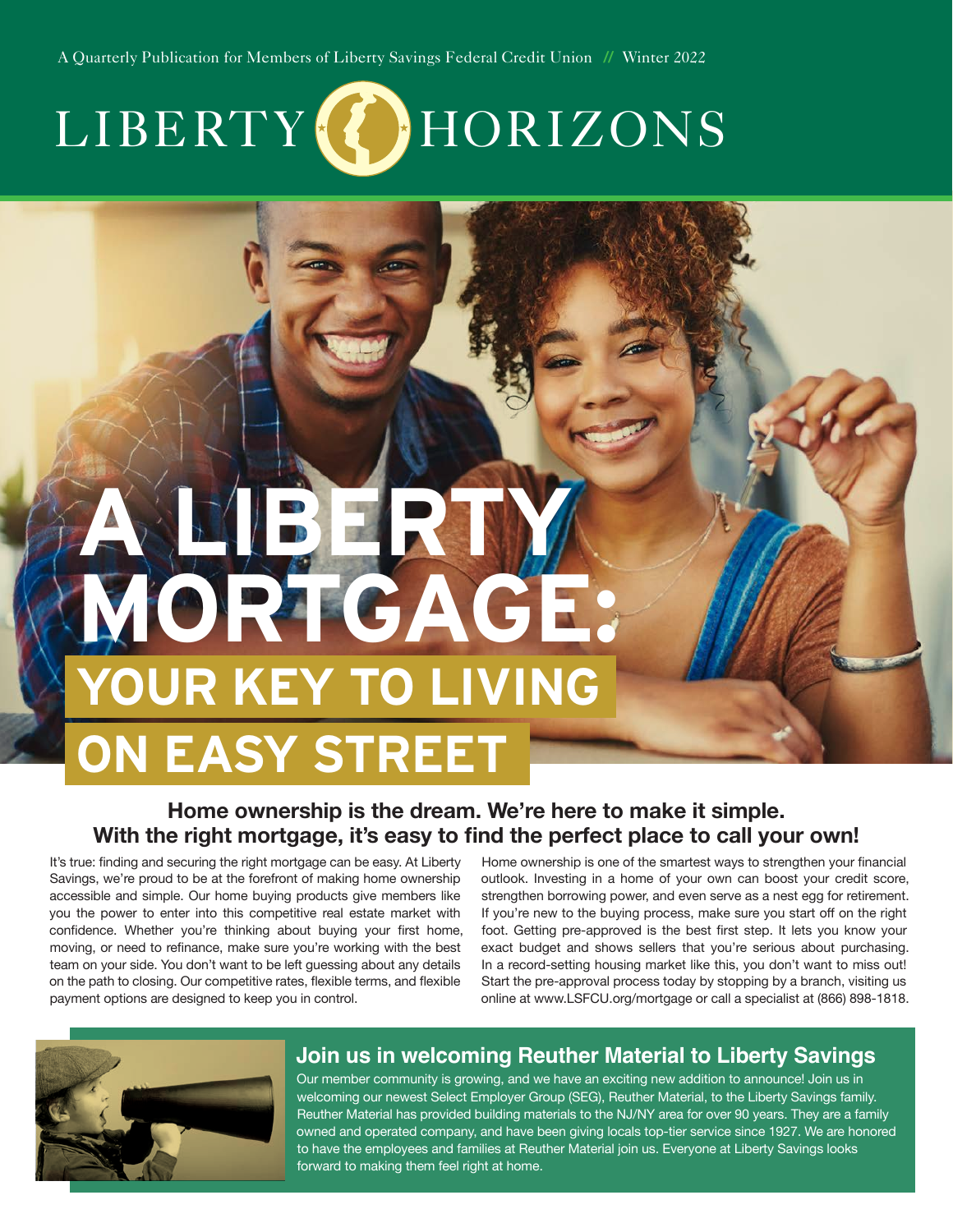#### MESSAGE FROM THE PRESIDENT

#### My Fellow Members,

The New Year has finally arrived and we've already hit the ground running! Twelve months may seem like a long time on paper, but our team isn't wasting a single moment. With all of the new and exciting developments happening in 2022, we cannot wait to keep pushing the envelope with even better member services and enhanced community outreach.

As Hudson County continues to evolve, we are committed to growing alongside it. This means anticipating what our members will need in the future. Last year, we debuted the all-new LibertyLink digital banking app and online portal. With free credit score checks, budgeting tools, and instant P2P payment capabilities, it's no wonder why we've seen record downloads. In the coming months, get prepared to see even more high tech financial services. With all of these tools right at your fingertips, keeping track of what your wallet needs is easier than ever before.

For over seventy years, our commitment to community outreach has been a fundamental aspect of what makes Liberty Savings such a reliable partner in financial well-being. We're proud to take this dedication to the next level with our latest initiative—serving as the official partner of the Saint Peter's University Athletic Program! As an institution founded by Hudson County educators, we believe this opportunity to support local student athletes and their peers is a true honor. Our partnership with Saint Peter's will directly impact the school as it continues to shape the lives of future leaders.

These first few months of 2022 are an exciting time for everyone, especially Hudson County's graduating Seniors and their families. That can only mean one thing—our expanded scholarship program is back and accepting applications. Like last year, we will award one student from every high school in Hudson County a \$500 scholarship. Whether it's a trade school, a junior college, or a four-year university degree, secondary education is a critical milestone for young adults. Financial stress should never get in the way of learning, and we're here to make sure students get the extra support they deserve.

Finally, I cannot believe the time has come when I must bid farewell to my good friend and colleague, Linda Valentin. Since we started working together nearly four decades ago, Linda has always embodied the spirit and future of Liberty Savings. Although Linda will be deeply missed, this is not goodbye. The memories we created together will be with us always. Join me in wishing Linda the very best!

Here's to a New Year, new goals, and new accomplishments! No matter what 2022 holds, our team is ready to help you every step of the way.

Sincerely,

Mana Solayano

Maria Solorzano President/CEO

#### **Holiday Closing Reminders**

All Liberty Savings branches will be closed:

- Martin Luther King, Jr. Day: Monday, January 17th
- Presidents' Day: Monday, February 21st
- Good Friday: Friday, April 15th
- Memorial Day: Monday, May 30th



#### **Liberty Savings is now the official sponsor of Saint Peter's Athletics**

LSFCU is thrilled to sponsor Saint Peter's Athletics as their official credit union in 2022. Saint Peters' is a beloved institution within the local community and has a deep history within Hudson County — just like us! Founded in 1872, the university will be celebrating its 150th anniversary just next year. We are excited to support the Peacock Nation and see two great community-focused organizations come together to advance the cause and continue to keep Hudson County's passion for their favorite athletics teams alive and well. Keep an eye out for our representatives at many Saint Peter's events throughout the new year. Be sure to stop by and say hello when you see us! For more information and game schedules, visit www.SaintPetersPeacocks.com. Let's go Peacocks!

#### **Account statement address change notification**

For standard regulation procedure, your next account statement will be issued from our auditors. The return address will be different than normal statements. We have not moved locations. They are verifying member addresses for compliance. E-statement holders will receive the printed copy as well as your normal e-statement. There will be no fee for the paper statement.



*Top picture from left: NJ Kiwanis District Governor, Dean Konner; President of the Jersey City Kiwanis Club, Frank Flaherty and Former Jersey City Kiwanis Club President and LSFCU Board Member, Mark Rowan.* 

*Mark Rowan and Frank Flaherty honor Mary Boguszewicz for her many years of dedicated service to the Kiwanis Club of Jersey City.*

## **Liberty Savings FCU sponsors Kiwanis Club of Jersey City 100th Anniversary celebration**

Liberty Savings is proud to be an involved sponsor of Jersey City's Kiwanis Club. We are excited for the local chapter as they recently celebrated their 100th anniversary! The organization's mission is to improve the world, one child and one community at a time. "Kiwanis brings so much good to this community. The volunteers have created many opportunities for Jersey City children, inspiring them to be curious, stay safe, and healthy," stated Mark Rowan of the Liberty Savings Board of Directors. Kiwanis is an integral part of advancing our community and we salute them for guiding our future through their programs. We will continue to support the mission and values of organizations such as Kiwanis who graciously give back and support those in need. Our neighbors are best served when people of all ages and different backgrounds work together to share their time and talents. We are excited to see what 2022 will bring for our members and community.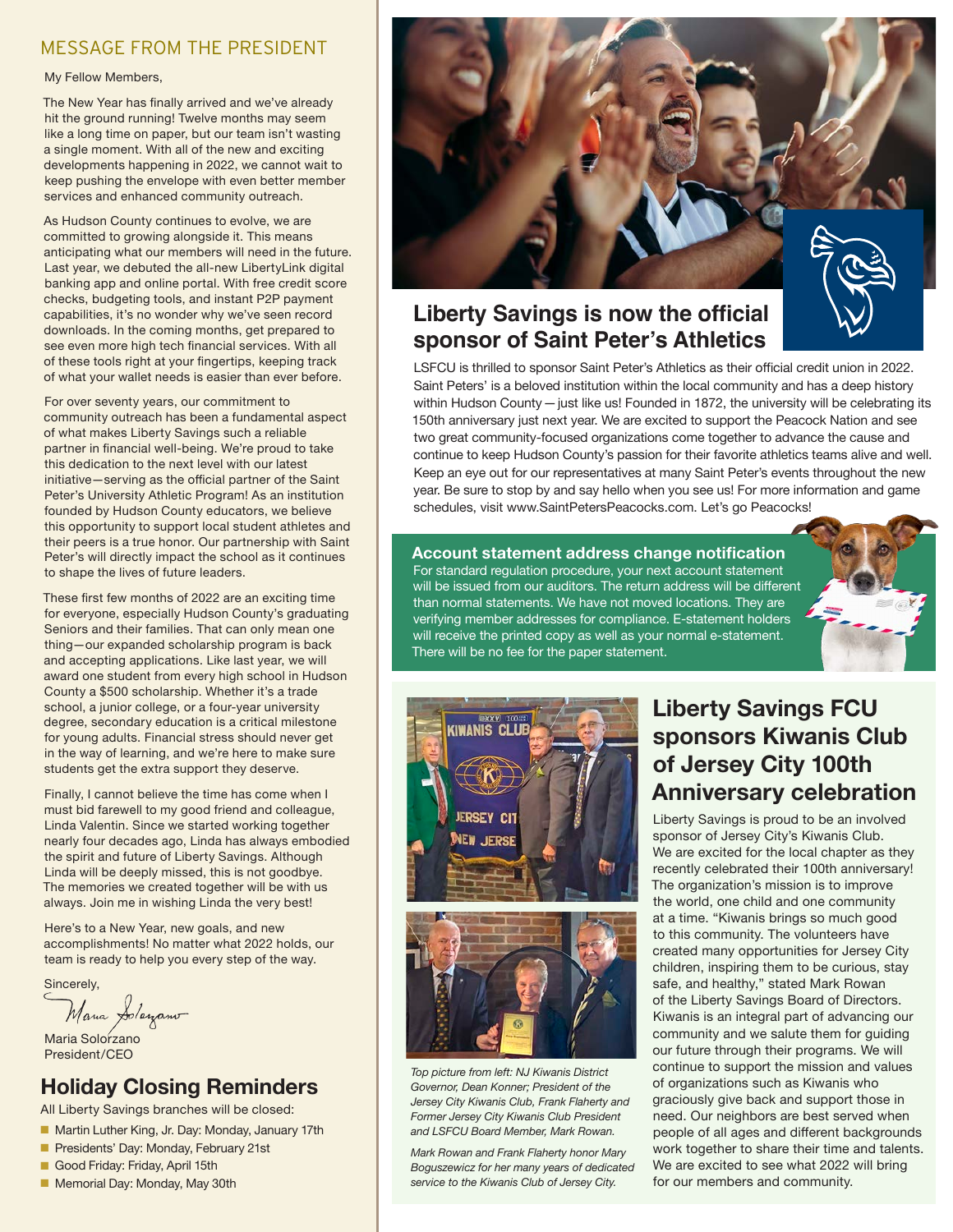### **Set big goals for exciting milestones in 2022**

Looking to get ahead in 2022? Liberty Savings is here to the help. Perhaps this is the year you want to simplify your finances, start saving more, or maybe you're shopping for a new home. Liberty can help you with all of this and more:

**CONSOLIDATE DEBT:** Combine multiple high-interest debts, like loans, into one monthly payment. You could save money with low, Liberty Savings rates.\*

**MAKE A FEE-FREE BALANCE TRANSFER:** Transfer credit card balances to a Liberty Visa Card to enjoy simple terms, rewards and rates as low as 6%APR!\*

**MAKE SAVING MONEY EASY:** Set up direct deposit and schedule a dollar amount, small or large, to withhold into an interest bearing savings account.

**GET MOVING:** Talk to a Member Service Representative about a 2022 strategy to get pre-approved for a mortgage, and you'll be shopping for your new home with confidence while mortgages are still at record low rates.

\*Loan eligibility and rates determined by LSFCU and are based on the borrower's credit worthiness. Rates and terms are subject to change without notice.





### **Back by popular demand: Our \$500 scholarship program is open for applications to every High School Senior in Hudson County. Be sure to get your application in soon.**

After the participation rates we saw last year, we are continuing our efforts to unleash students of financial burden. Like last year, we will award one student from every high school in Hudson County a \$500 scholarship. Students interested in furthering their education shouldn't have to deal with the stress of financial insecurity. As a credit union founded by Jersey City educators, academic advocacy is in our DNA. Scholarships are a direct way we can support young adults as they take on such a huge transition in their lives. We're proud to provide a cushion that helps reduce the impact of rising tuition fees and improves access to higher education for students of all socioeconomic backgrounds. When students rise, communities rise with them.

**To submit your entry, visit www.LSFCU.org/Scholarships and download the application.**  Be sure to answer all questions and drop your application with a transcript off at any branch by April 30th. Transcripts must be original and submitted in a sealed envelope. All applicants must be Liberty Savings members who are continuing their education to a 4-year college, community college or technical school. If you have questions contact Jim Miller at (201) 659-3900 Ext. 7045 or jmillerjr@lsfcu.org.

#### **Tax time is right around the corner on Friday, April 18th. Here are some helpful tips to get ahead:**

records and paperwork now. Get organized. Gather important<br>records and paperwork now.<br>Make a game plan to file on your<br>own or with an accountant.

**Don't be late.** If you aren't ready to pay, file an extension. Filing a tax extension is free, easy and automatic. Just submit Form 4868 electronically or on paper by May 15th. **22 Get organized.** Gather important records and paperwork now.<br>
Make a game plan to file on your Make a game plan to file on your electronically or on paper by May 15th.<br>
May 15th.

**Save it!** A tax refund is an easy way to start a savings account or contribute to an existing one. It may not be fun, but it's very rewarding to watch it grow.

## **A fond farewell to our beloved Linda Valentin**

**Linda Valentin, a cherished pillar of the Liberty Savings family is retiring after 38 years of service and dedication.**  We're sorry to see such a kind, caring person leave us and she will be missed dearly, but we celebrate her new adventure! We thank Linda for her nearly four decades of service and the incredible work she has done. Linda joined Liberty Savings in December 1983 at the age of 21 as a teller while studying at Hudson County Community College. Linda worked in many different roles during her tenure and currently holds a position in the accounting department. "My favorite memories are all the good times we spent together. Liberty Savings gave me stability, taught me responsibility and commitment. There was never a dull moment. The credit union is like my second family," says Linda.



"I have too many fond memories with Linda to remember. She started working at the credit union shortly after I started. I can't believe we've been together for nearly forty years," recalls Maria Solorzano, President/CEO. "What a devoted, compassionate person she is. This credit union wouldn't be where we are today without her. We wouldn't be the same Liberty Savings."

As Linda says, "Always remember: coming together is a beginning, staying together is progress, and working together is success." We wish Linda all the best on her new journey in the beautiful sunshine state of Florida! Liberty Savings will never be the same without you Linda!